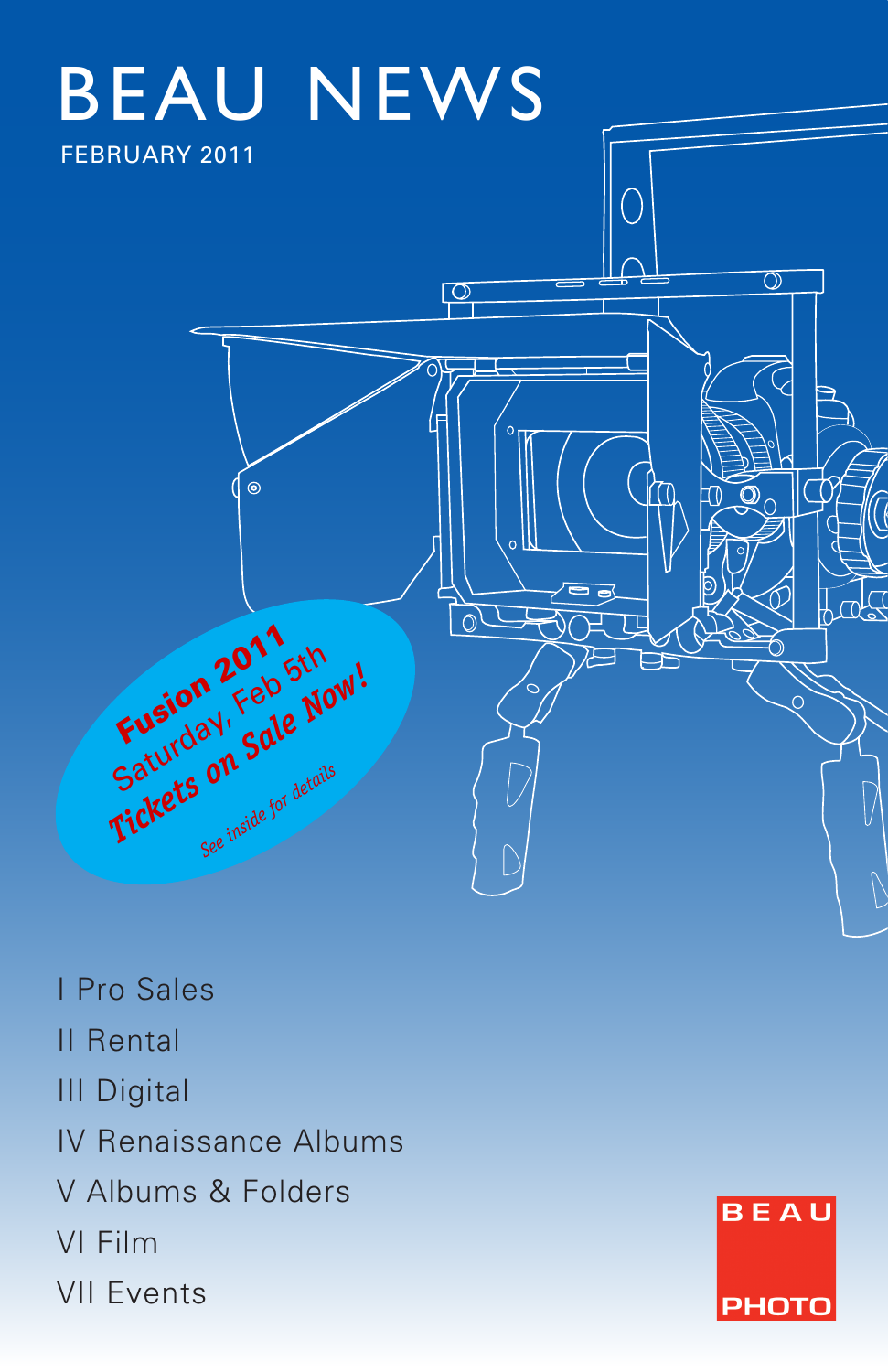# Pt. **PRO SALES Ken S.**

# Fusion 2011

Join us at Fusion 2011 on February 5th!

*What is Fusion?* It's a DSLR video trade show and speaker event. The event will be held at the **VanArts** downtown campus located at **570 Dunsmuir Street**, which is close to Skytrain and other public transit, with lots of public parking nearby.

Fusion 2011 will be geared towards those who are already producing, and those who are in transition into producing professional quality videos with their DSLRs. Speakers will talk about recording and effectively using sound with stills video. They will also talk about lighting, rigs, matte boxes, video heads and tripods - when you might need them and when you might not. As well the speakers will share their experiences and the incredible possibilities of DSLR video.

The event will be highlighted by 3 speakers who are experts in their own fields. Each speaker will present once in the morning and in the afternoon.

### **The speakers are:**

### **Bebb Studios**

Innovators in the field of fusion, Steve and Jenn Bebb have used sound and video in their work and have won numerous awards for their wedding photography. **http://www.bebbstudios.com/**



### **Brian Hutchison**

Joining us from Apple Canada, Brian will give an introduction to the power and depth of Final Cut Pro. This is priceless for those who are new to video editing or those who want to learn more. *Sponsored by Simply computing.* **http://www.apple.com/finalcutstudio/**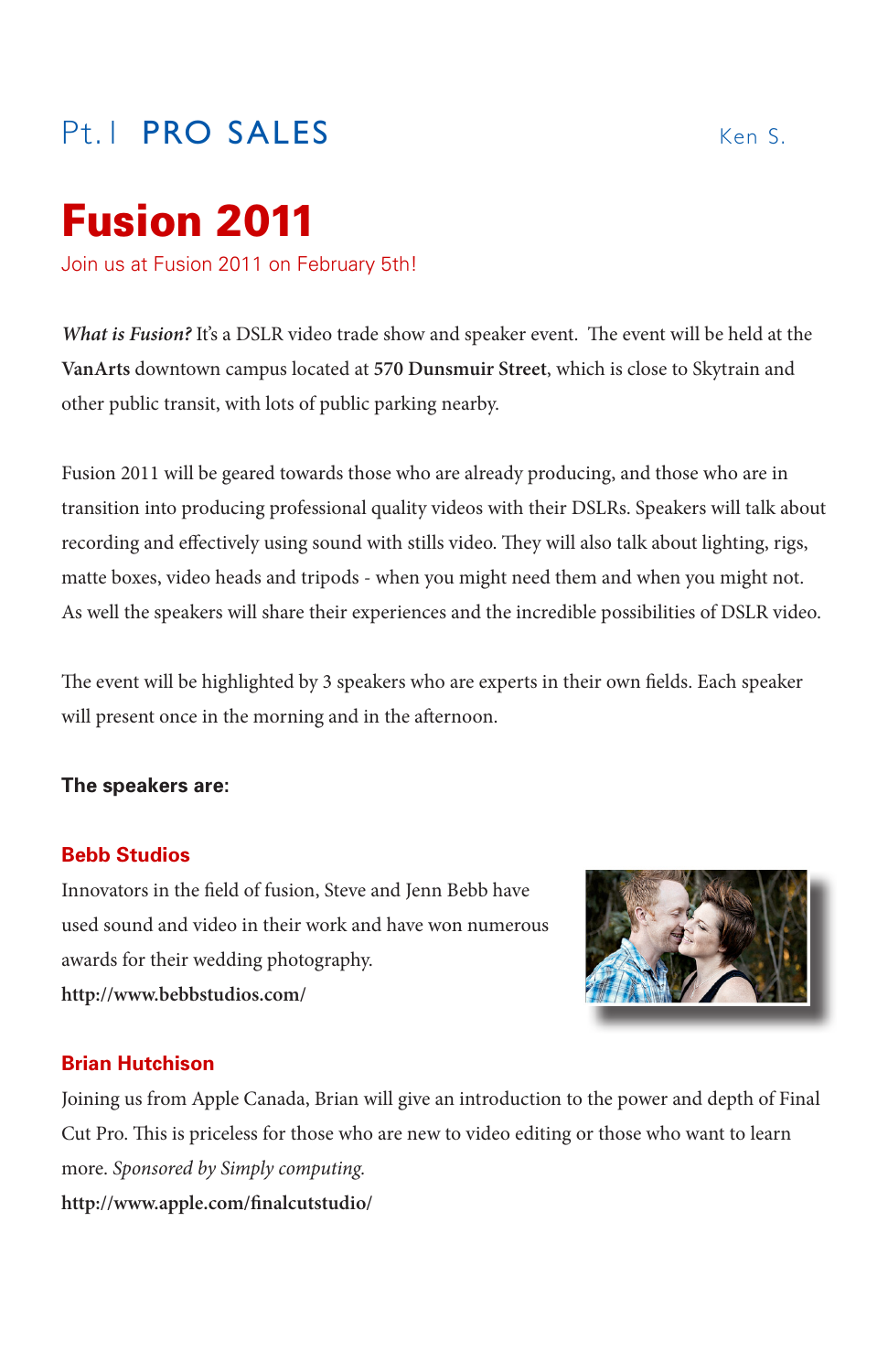### **Kevin Shahinian**

Award-winning filmmaker and graduate of the USC School of Cinematic Arts. He recently traveled to India to film "City of Lakes". Kevin is also the founder of Pacific Pictures, a film production company based in L A . *Sponsored by Cinevate ©* **http://www.pacificpictures.net/**



The trade show will feature all the coolest gear for DSLR video you'd love to get your hands on. These include products from **Cinevate, Canon, Nikon, Matthews, Lensbaby, Manfrotto,Genus, Marshall Pro AV, K5600 Lighting, Broncolor, Røde Mics, Hoodman, Steadicam, Litepanels, Simply Computing** with **Apple Computers** and a whole lot more. It will be a fun, full day event with product demos and over \$1000.00 in prizes to be given away. As well, **VanArts** will be announcing their new courses offered for those who want to seriously pursue a career in the DSLR video industry. If you are interested in making the transition from DSLR still to DSLR video or have already begun this transition and need to know more about the cameras, rigs, grip, software, sound recording and lighting equipment necessary to achieve more professional results, this is the show for you. Also check out the exclusive trade show sales!

For more information go to **http://www.beauphoto.com/fusion2011/**, or e-mail me at **prosales@beauphoto.com**

# **Event Schedule**

### **Doors open for registration at 8:30 AM**

AM Session **09:00-10:00am 10:15-11:15am 11:30am-12:30pm** PM Session **01:30-02:30pm 02:45-03:45pm 04:00-05:00pm**

**Bebb Studios -** *Wedding Fusion*  **Brian Hutchison -** *Final Cut Pro* **Kevin Shahinian -** *DSLR Film Making*

*Please note that speakers are subject to change. Please arrive at least 10 min. early for each event. Seating is limited and is not guaranteed for latecomers.*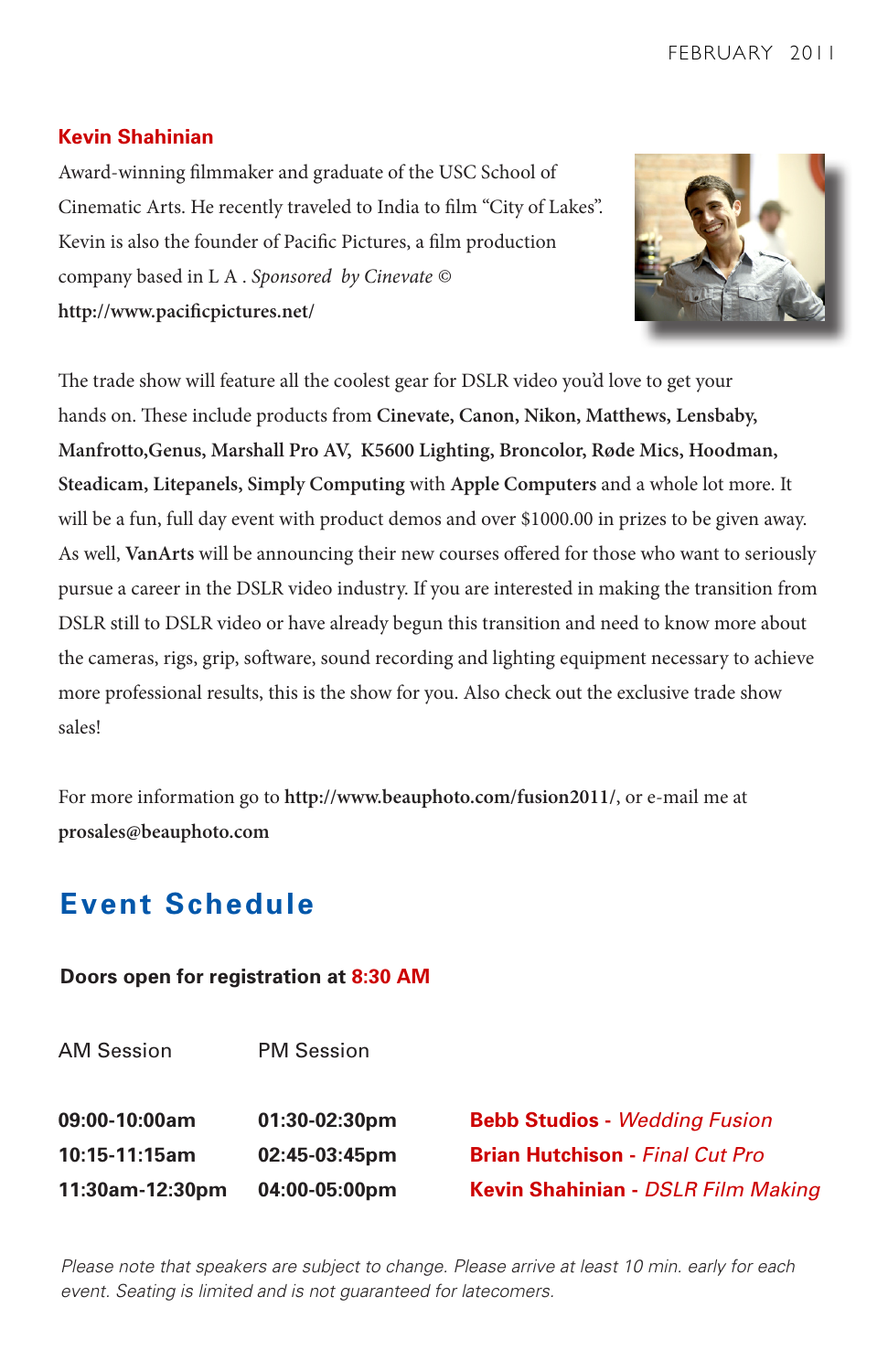# **Tickets**

### **Sold in advance at Beau Photo or at the event according to availability**

| <b>Trade show only</b> | $$10.00*$                                          |
|------------------------|----------------------------------------------------|
| <b>Speakers</b>        | $$20.00*$ each                                     |
|                        | or 3 for \$50.00* includes admission to trade show |
| <b>Student price</b>   | $$15.00*$ each                                     |
|                        | or 3 for \$40.00* includes entrance to trade show  |

*\*plus HST Please note that prices do not include HST*

# Pt.II RENTAL Jason K.

## New at Rentals!

We will be getting the **Panasonic DMC-GH2 µ4/3** interchangeable lens camera along with an assortment of lenses in the rental department very soon!

*The Panasonic lenses that will be available for rent will be:*

**7-14mm f4 ASPH Wide Zoom 14-140mm f4-f5.8 ASPH MEGA O.I.S. Standard Zoom 14mm f2.5 ASPH Wide Lens 20mm f1.7 ASPH Standard Lens 100-300mm f4-f5.6 MEGA O.I.S. Telephoto Zoom Lens**

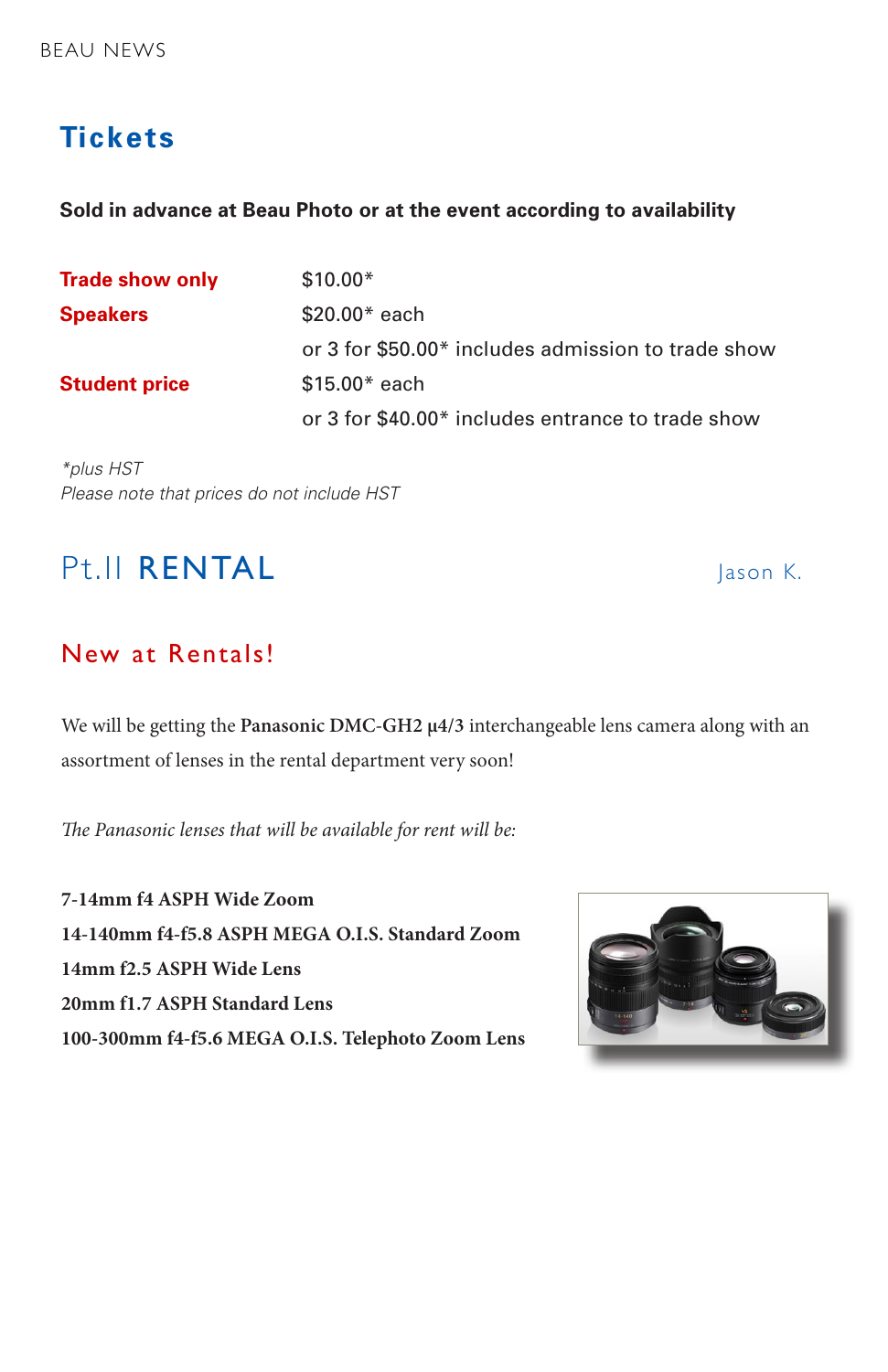# Pt. III **DIGITAL** Mike M.

# Huge Lexar Price Drop!

**Lexar** has made some dramatic price adjustments for the Canadian market. Prices for all the faster high-end memory cards, including the 400x and 600x CF cards, and the 133x SD cards have dropped significantly! And I do mean significantly! Here are a few examples...

| Lexar 8GB 400x CF    | old price \$94.50 NOW \$69.50   |  |
|----------------------|---------------------------------|--|
| Lexar 16GB 400x CF   | old price \$154.50 NOW \$116.50 |  |
| Lexar 8GB 133x SDHC  | old price \$89.95 NOW \$44.50   |  |
| Lexar 16GB 133x SDHC | old price \$143.95 NOW \$67.50  |  |

### FujiFilm X-100 Pre-Orders

In case you don't know what an X-100 is, you should check here first: **http://www.finepix-x100.com/**

This highly anticipated "rangefinder style" professional digital camera was announced in September of last year and was the talk of the 2010 Photokina show in Cologne. Buzz has been building, with Fuji cleverly releasing ever more detail over the last few months on their special X-100 website.

We should start seeing stock arrive at the middle of March for a Canadian selling price of \$1199. In order to secure your place to get one on the first shipment, we are starting to take \$200 pre-order deposits now.

I think you'll agree, after perusing the X-100 site, that this going to be one sweet camera! There was a "leak" of some high ISO images on a European website, and despite the fact that the camera was a very early pre-production beta unit, the images were extremely impressive and easily on par with the best APS-C cameras from Nikon or Canon. Keep in mind, that this camera will have a full-size APS-C sensor, so way bigger than any point & shoot or even Micro-4/3 model, so the performance is not too surprising. I'm looking forward to it myself!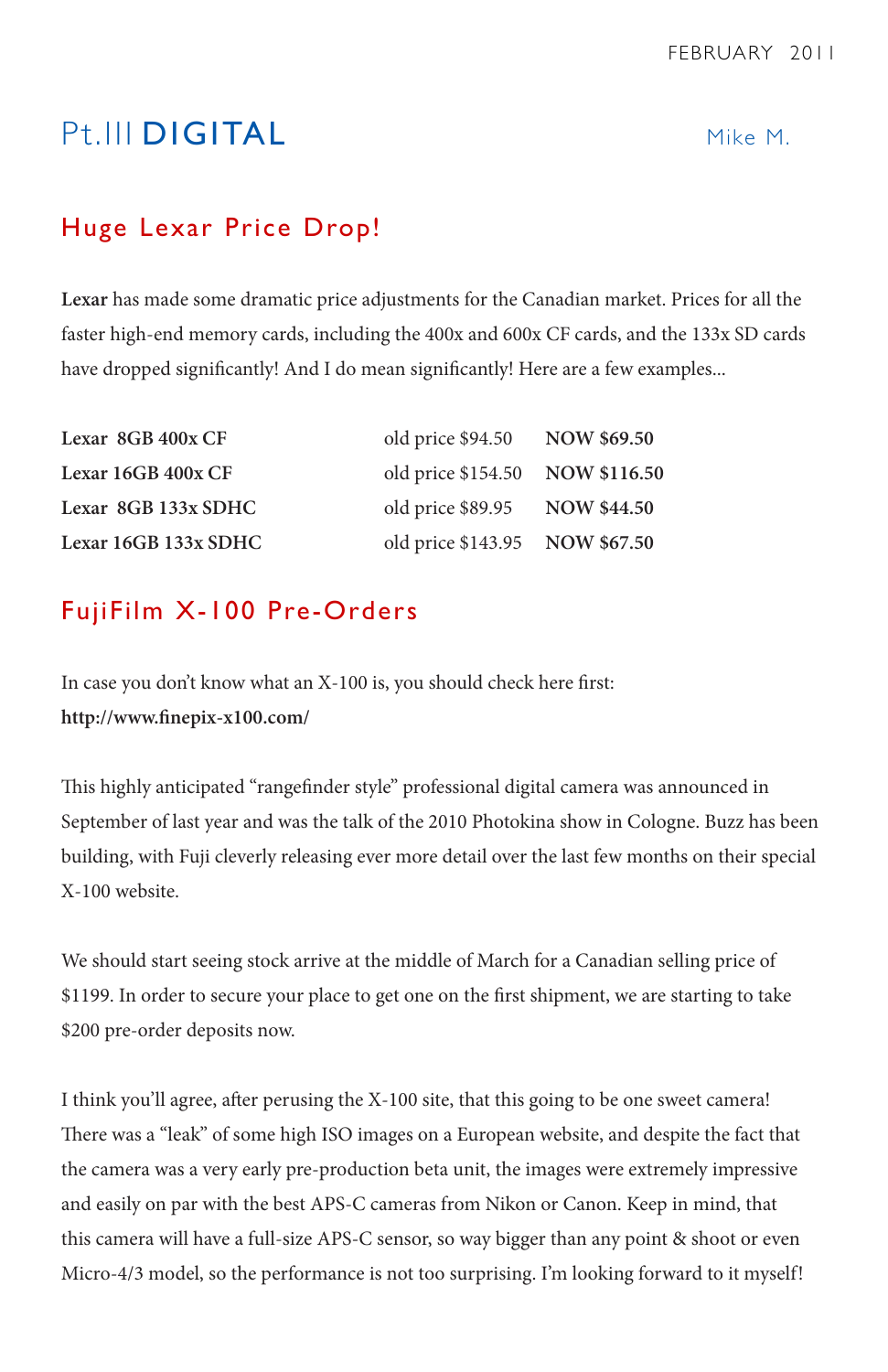# Pt. IV RENAISSANCE ALBUMS Simon B.

### WPPI Las Vegas 17th - 24th February 2011

Beau Photo will be meeting our suppliers at WPPI in Las Vegas this year. If you are planning to attend the trade show please let us know, as we would love to see you there! This will be a wonderful time for us to meet, and for us to show you more ways to present your work using Renaissance Albums.

If you can not make it this year, we would still love to hear from you. This is also a great opportunity for us to voice your ideas and feedback directly to the management of our suppliers.

### 2011 Price list *Coming Soon!!*

Renaissance Albums have not yet released a 2011 price list. We are expecting it to arrive in late February, and will e-mail customers a copy once we have it. In the meantime we are working from the current 2010 price list.

## 2011 Discontinued Renaissance Lines

**A full list of phased out and discontinued Renaissance products can be viewed online**

**Domestic products http://www.beauphoto.com/albums/PhaseOut2011.pdf Imported products http://www.beauphoto.com/albums/PhaseOut11.pdf**

If you are affected by the phase out, please call or e-mail Simon at Beau and we can suggest alternatives. Please note that Ventura Black and Brown will not be phased out.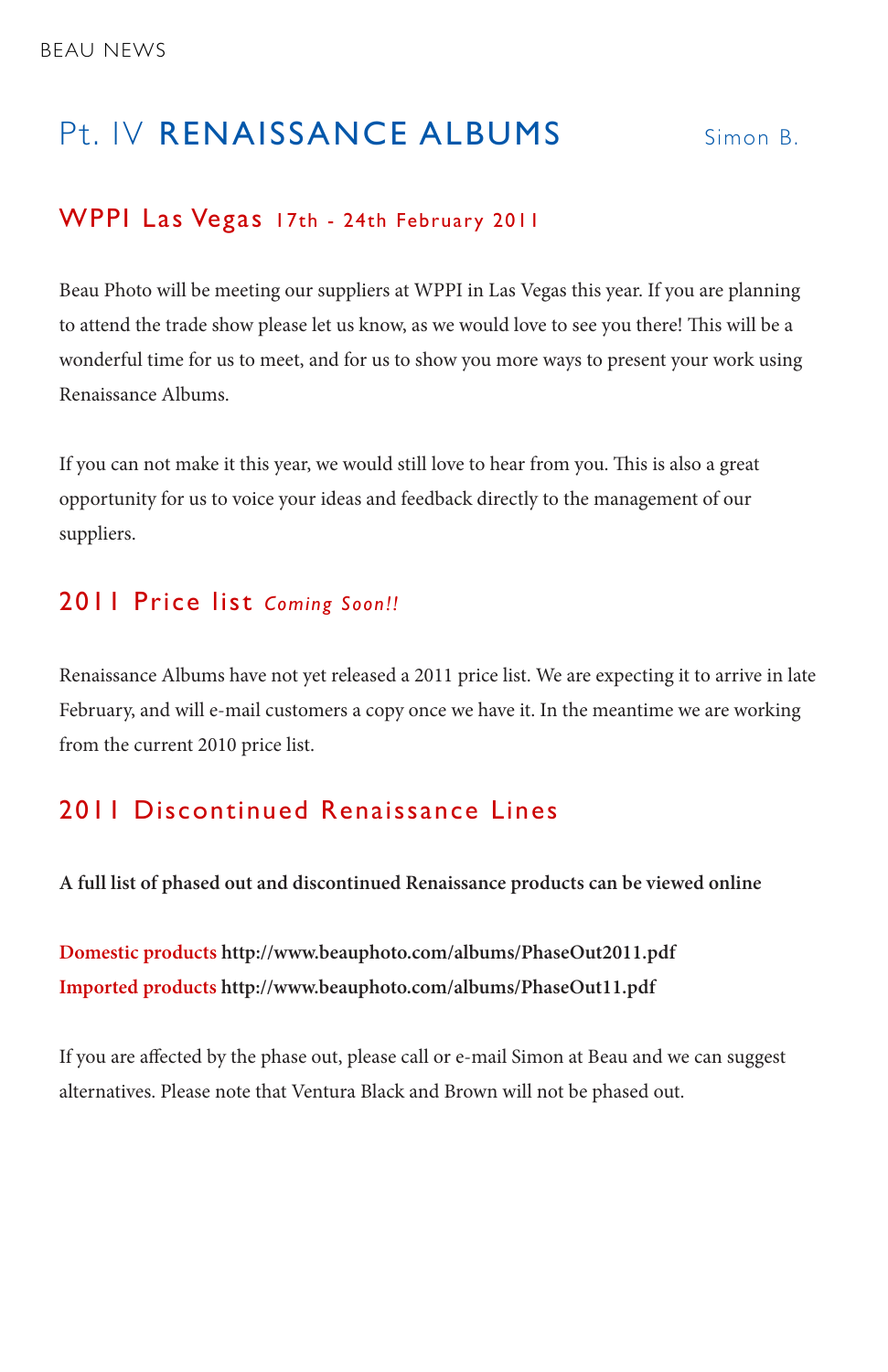# Happy New Year!!<br>20% OFFS<br>All Custom Albums o

ENDS ON 31.01.11 PROMO CODE:HAPPY2011 21.02.11 - WPPI Las Vegas \*Some restrictions apply



# **ALL OPTIONS:** SOHO BOOK - FINE ART - MERCER BOOK - GALLERIA ALBUM ERIA FOLIO - CUSTOM VENTURA - CUSTOM ROMA BOOK

Offer valid on main Custom Renaissance Albums. Offer does not apply to studio samples and previous purchases or orders. Promo code must be submitted at the time of order. Cannot be combined with any other promotion. Some other restrictions may apply.

Canadian Distributor:



albums@beauphoto.com 1-800-994-2328

www.renaissancealbums.com

www,beauphoto.com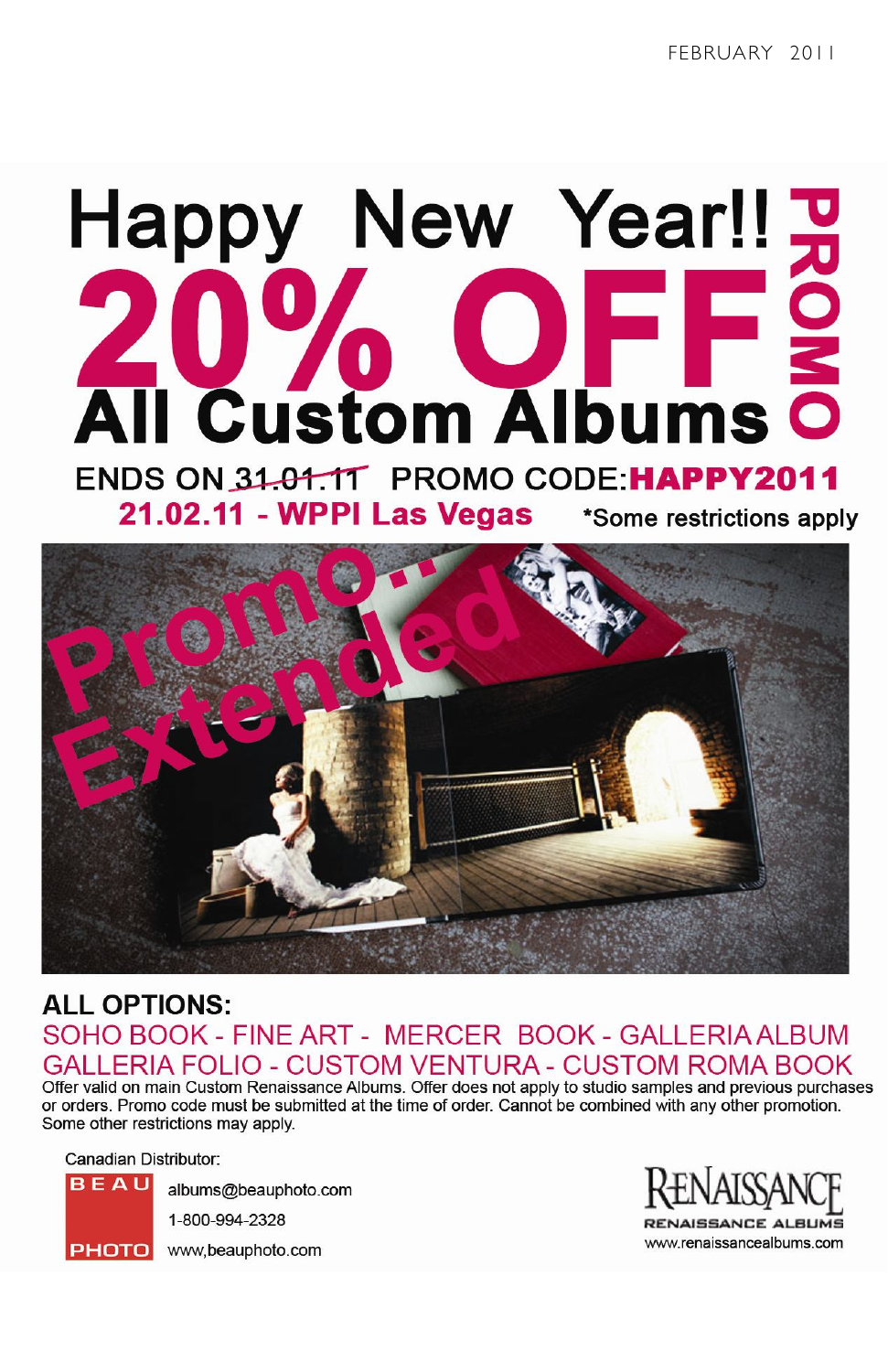# Pt. V ALBUMS & FOLDERS Barb B.

*Wow. February already!* I'm sure you've planned an appropriate Valentine treat for your Best Beloved (but if not, you still have time to buy that 'little outfit', make that reservation or visit the florist!). Also Happy Year of the Rabbit! *Gung Hay Fat Choi!*

Planning to attend WPPI in Las Vegas (February 21-23)? You'll see Carol, Mike and Simon there. They'll be checking out the latest offerings from the various manufacturers in attendance, looking for new and cool things for you to play with. If you want to get together with them while you're there (business OR pleasure), drop them an email! If you're planning to be in Vancouver for the Olympics Anniversary celebration (February 11th Weekend) and you'd like to see the newest samples or get the updated pricing CD or catalogue set, please let us know? We'll be glad to see you!

We're updating our prices as the adjustments are received from our manufacturers. TAP's pricing structure has changed this year, so their prices have increased by a bit more than usual (expect about 10%; if it's less than that, your profit margin will be a bit better!) AGT has not announced any increases at this time. They've introduced some new 'green' options which I'm looking at, so watch this space for future announcements! If you're looking through the various brochures you receive from your suppliers or you're surfing the net and you see something that you might like to look into, please send us a link or let us know. We bring stock in from many sources, and are always on the lookout for items that appeal to our clients.

# Pt. VI Film Dennis H.

## Beau Photo & Lomography

Lomography has recently extended its presence in Canada in the form of a new retail store in Toronto. This also opens up the availability of Lomographic products to those of us in the West Coast! Beau Photo now has access to almost the entire catalogue of Lomo cameras, film, accessories, and books. These include the new Lomo Spinner 360, LC-A+, Diana F+, Instax Mini backs, Lubitel 166+, Sprocket Rocket, and a lot more! E-mail film@beauphoto.com if you like to order any Lomography products!